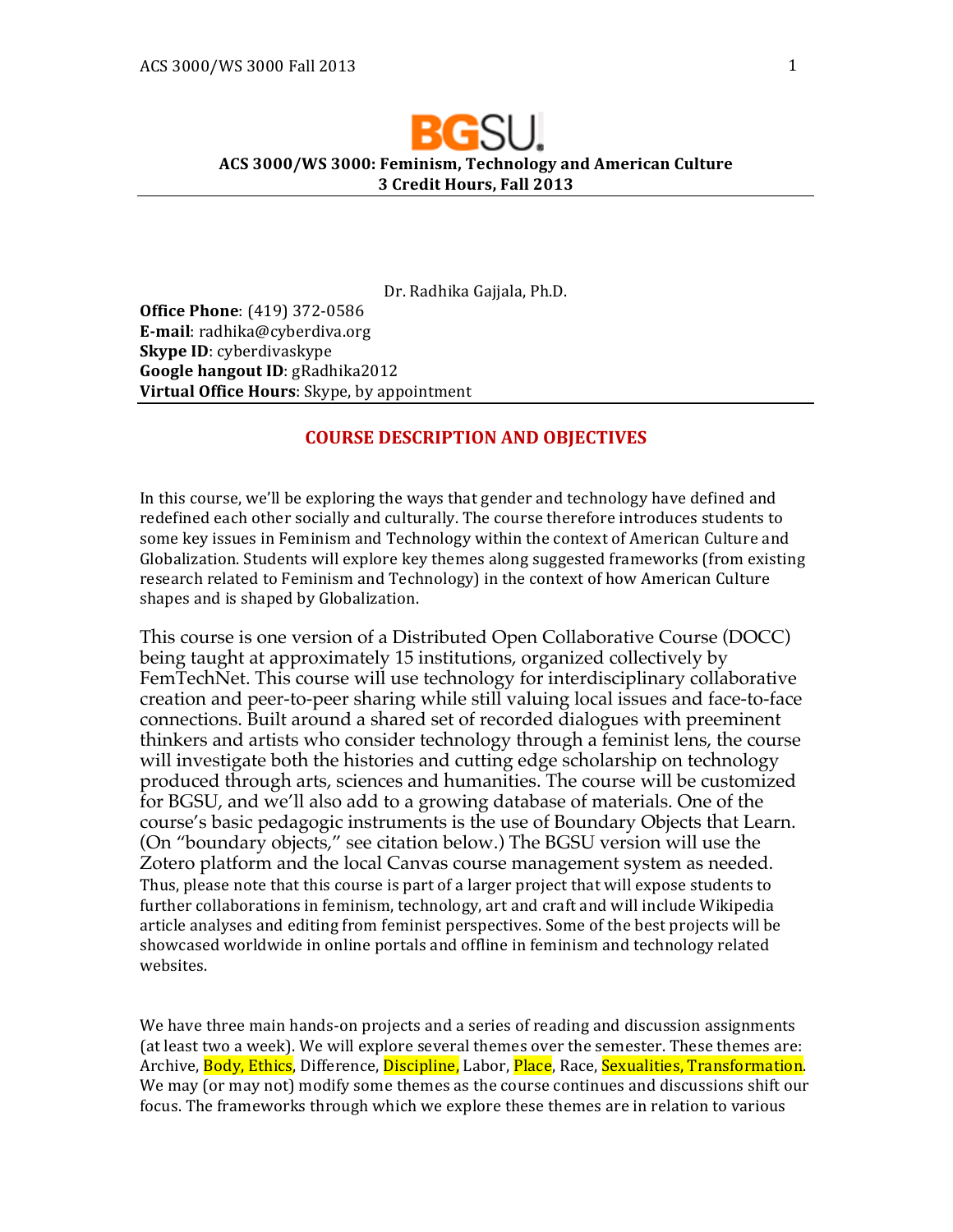intersections in American Culture and Global Cultures, such as gender, sexuality, race, political economy, foreign policy, culture and identity, everyday practices and social media.

# **Learning Outcomes**

Learning outcomes for this course run parallel to the BGSU Learning Outcomes that ask that students learn to investigate, connect, write, present, participate, and lead proficiently. From these overall learning outcomes, you will meet the specific objectives of this course detailed helow.

You will:

- Investigate the interplay of technology and everyday materiality and its relationship with American culture and Globalization. Through this investigation, you will become critical consumers of media and sensitive and articulate global communicators, with an awareness of how intersections of race, gender, class and culture shape the use and production of technologies world-wide.
- Connect theory and practice of feminism along the key themes presented in this class. You will also connect with the world by communicating and collaborating in research with other students on current concerns about feminism and technology. Through this connection, you will relate one's self and culture to diverse cultures.
- Learn to edit the Wikipedia and understand the culture of the Wikipedia in relation to gendered hierarchies. Thus you will acquire hands-on skills.
- Learn to make keyword videos using easily available digital tools (or apps) of your choice. Once again learning applied skills through doing class work.
- Virtually present your written work and ideas to the classes involved in this collaboration.
- Learn to work in virtual collaborative teams, a very necessary skill for the effective function of global organizations in present day American economic conditions.
- Participate actively and with sophistication in class through the use of social media and other online tools.
- Lead discussions through online communication with your peers. You will lead learning in the course by suggesting engaging, innovative and meaningful discussion topics. You will lead by contributing to the discussions suggested by others.

# **REQUIRED READINGS AND RESOURCES**

- Readings, multimedia content and bibliographies will be posted on the Zotero group at http://www.zotero.org/groups/feminism\_and\_technology.
- View and examine the keywords (both as content for this class and as samples for how you should be doing your own keyword video assignments) http://archive.org/details/FemtechnetKeywordVideos

# **You will need:**

• A BGSU e-mail account, which you check regularly.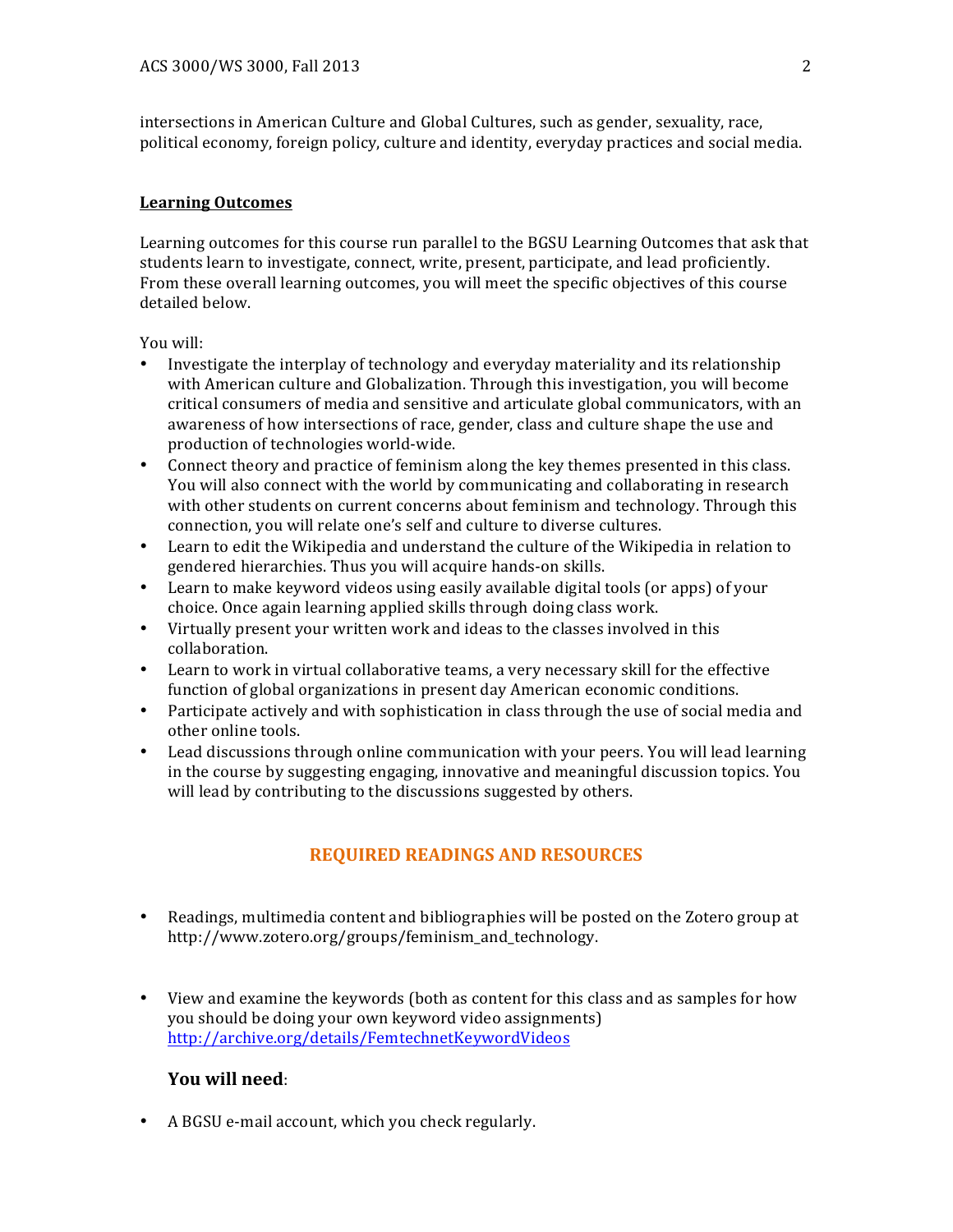- MyBGSU account with access to our Canvas site.
- A Wikipedia login account. You will have to create one, so go to http://en.wikipedia.org/wiki/Main\_Page and create one and e-mail your login id (not **your password**) at Radhika@cyberdiva.org in an e-mail message with a subject line that contains your real name and the course name "ACS/WS 3000: Wikipedia login id your name."
- A Zotero (www.zotero.org) account and membership to the course group.
- Reliable and dependent access to the course websites and materials (i.e., access to a computer with the requirements discussed below, and a reliable Internet connection).

# **COMPUTER SKILL PREREQUISITES AND SYSTEM REQUIREMENTS**

To be successful in the course, you must have the right specifications for your computer system and Internet access.

To be successful in this 100% online class you should be comfortable using a computer for the following functions:

- Good familiarity with the Canvas platform, including knowledge of discussion board, assignment tool, ability to find feedback via Grades, etc. Canvas is relatively new for BGSU, so take some extra time to browse our entire Canvas site throughout the introductory week.
- We will also be using Skype and Zotero and will be editing Wikipedia you must take time to familiarize yourself with these spaces.
- Using a word processor (changing font, spell check). Most importantly save your files in .doc, .docx or rtf formats.
- Be comfortable with BGSU e-mail system.
- Be able to navigate the Internet, download appropriate plug-ins for video and audio assignments.
- The following link will provide you with the computer system specifications that will be required for taking this online class: http://www.bgsu.edu/its/software/page10725.html#q1

# **COMMUNICATION WITH THE INSTRUCTOR**

This is an online course, and we will use various forms of online interaction to supplement Canvas modules as a way to prepare for and to continue the distance learning culture. However, (n)etiquette and class protocol must be followed in all online settings **- this is an** American Culture Studies class that is cross-listed with Women's Studies, so content is focused on gender issues. Communication with fellow students and with instructors must be respectful, allowing for dialogue and debate. There are ways to agree and disagree to allow the conversation to continue respectfully. Turn-taking and relevance to course content will be emphasized in both online and face-to-face settings.

I will post announcements on the Canvas Announcement page, or communicate them via email. You should check the Zotero group site, the Canvas **Announcements Page** and your **BGSU e-mail** regularly in order to access course related content. Announcements may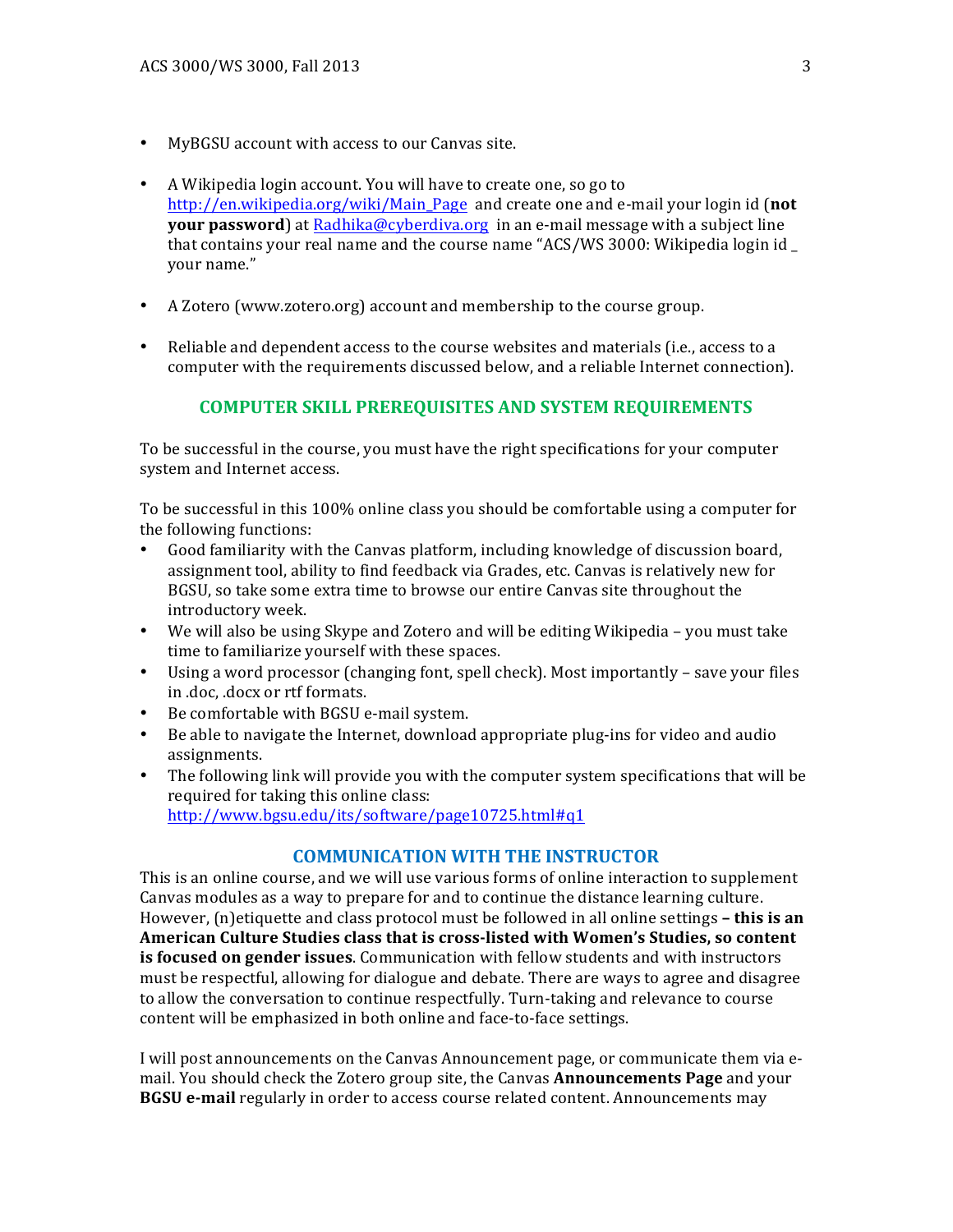include reminders, suggestions for improvement and general reminders on course guidelines. Occasionally, you may also find information about relevant events on campus.

#### **E-mail**

E-mail will be utilized only for private conversations. However, students should not use the internal Canvas e-mail to send out mass e-mail to all other class members (unless it is a class-assignment requirement). As a rule, general course announcements will be distributed via the course announcements page on Canvas (as indicated above). In any case, again, you should check your e-mail and course announcements page regularly. All questions relating to course readings, assignments, surveys, etc. should be discussed in a private setting during virtual office hours or they can also be posted on the course discussion board titled "Q & A about the Class" (discussed below).

I will check e-mail regularly in order to access communications from students. I will typically respond to communications within 24-48 hours. However, any communication sent after 4:00 pm on Friday through Sunday may not receive a response from me until the following Monday. Please do not leave important questions about assignments or materials until the last minute as I may not respond immediately, particularly if you sent an e-mail over the weekend. If you need to talk to your instructor privately, the preferred way of contact is e-mail or privately during virtual office hours. I will check the office phone messages once a week and will be checking my e-mail several times a day during normal business hours. E-mails will ONLY merit a response if they arrive in the following format (free from slang and grammatical errors):

Subject\*: ACS 3000/WS 3000 (or default Canvas subject) <Brief description of e-mail content>

Hello <Dr. Gajjala >

I'm having a problem with... I would like more information on... I really like... Could you help me...? Can I schedule an appointment to meet at another time outside of your virtual office hours because…?

Thank you, <Insert Your Name>

\*Note: However, if you have an emergency, please put "ACS 3000/WS 3000: Emergency" into your e-mail heading and I will endeavor to respond outside of business hours. Please try not to misuse the "emergency" feature.

#### **Virtual Office Hours**

This is a completely distance learning class, so I will also hold office hours online, by appointment, for students wishing to discuss course materials or particular concerns about the course, referred to as "Virtual Office Hours". Please treat this time as you would a faceto-face office visit. 'Virtual Office Hours' will be held throughout the week in mutually agreeable time slots based after initial skype sessions (to happen within the first two weeks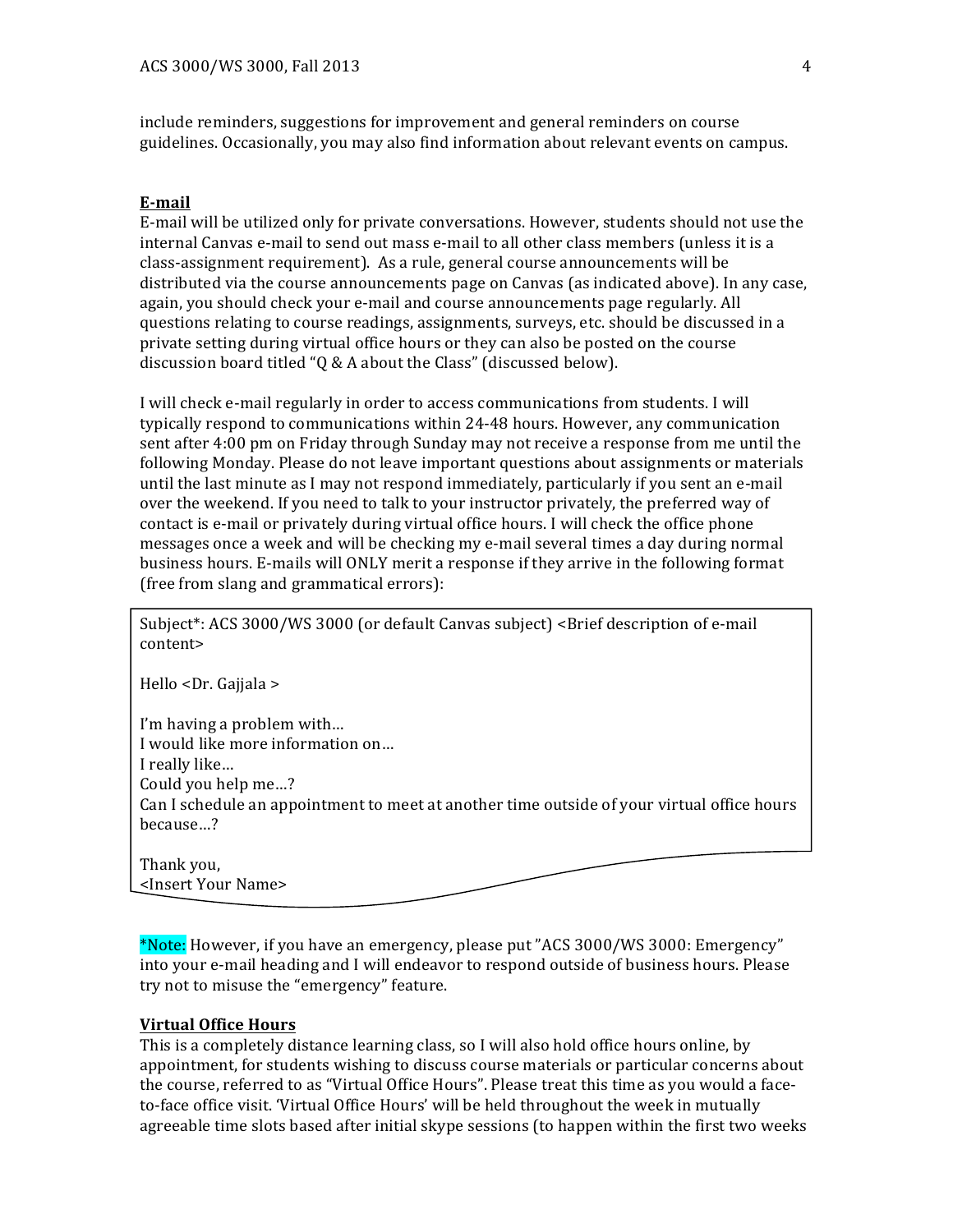of class) with each student. I will be responding to e-mails once a day between 11 and noon and checking the Canvas discussion assignments, your zotero note entries (to be described later in class discussion) and also addressing Discussion Board questions/comments.

Additionally, virtual office hours will be conducted via Skype by appointment. If you do not have Skype installed on your computer, please visit www.skype.com and install a free copy of the program. Each instructor's Skype ID is listed with their instructor contact information at the top of the syllabus. It is necessary that each student in class contact me during the first week of class to schedule a Skype or Google Hangout appointment before we move further into the semester and assignments.

#### **A Few Words About Online Discussion Board**

The online discussions are the "heart" of the online course  $-$  the place where the true process of shared inquiry is reflected. Think of these posts as our class discussion in which you will engage your understanding with the course material. Your posts should alternate between answering the different assignments requirements and engaging in conversation with your peers.

Each week, new assignments (questions) will be posted on the Discussion Board. These Discussions are the online equivalent of in-class group conversations in which we share ideas and questions about the course materials. In general, you need to read all the posts (listen to what others have said) and determine what you can ADD to the conversation (answer questions, provide examples, raise a new question, etc.). As long as your comments add something new, useful, and pertinent, you are adding high-quality content. (See grading criteria in "Assignment Overview").

Remember: 

- A post that merely agrees with an already expressed opinion will not receive credit.
- A post that merely asserts the author's opinion about a topic will not receive credit.

# How to succeed in online discussions

- Read posts every day Get involved early and often
- Be willing to initiate
- Raise appropriate, interesting, and provocative topics
- Support your views
- Take responsibility for keeping the conversation going
- Be willing to listen and respond to your classmates (not just the instructor)
- Be open to learning from others
- Show respect for difference
- Be nice
- Be willing to change your mind
	- Write clear and careful posts

#### **Submitting Assignments**

All assignments are to be submitted in their designated areas on Canvas or in the DB. Your corrected (graded) assignments with instructor's comments will be posted in the same area where the assignment was submitted. Scores will also be visible in grade books (Grades). **No e-mail submissions will be accepted.**

**Note on the Nature of Writing Assignments (including postings on the board)**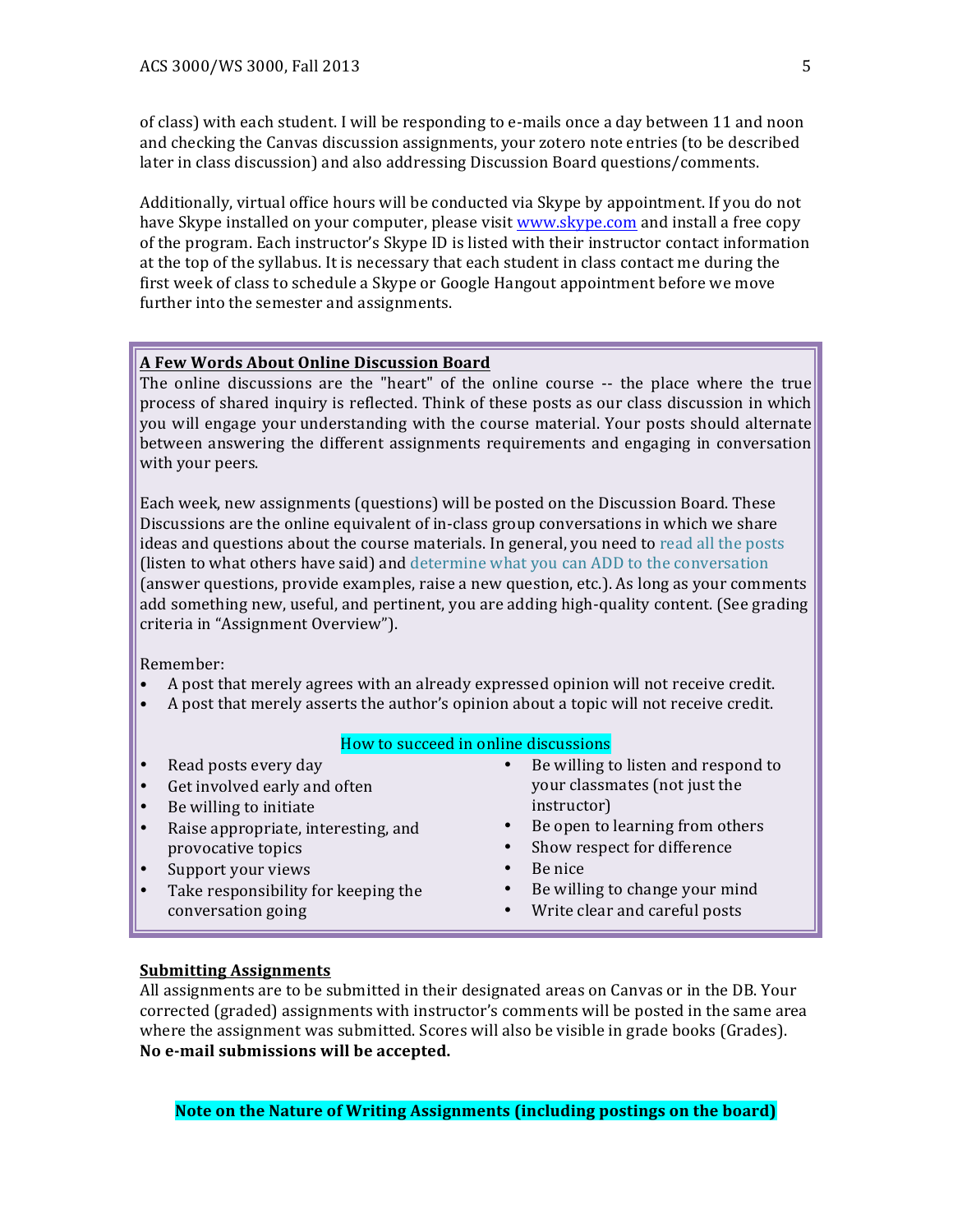As this is a 3000-level course, readings, discussion and writing assignments are expected to be of a high quality throughout. You will be treated like graduate students – given responsibility to contribute significantly to the course and to the overall body of knowledge of social media research. Reading assignments are expected to be complete before response posts are due, and you must demonstrate your knowledge of readings in discussions.

You are required to follow appropriate citation style for all writing assignments requiring citations. Although I prefer APA, you are welcome to use any other citation style you are most familiar with, as long as you use it consistently and correctly. Since many of your citations will come from Internet sources, here are a couple of links that will help you find appropriate citation format for your sources:

http://www.bedfordstmartins.com/online/citex.html http://www.liu.edu/cwis/cwp/library/workshop/citation.htm 

#### **Evaluation Techniques / Grading**

Your grade will consist of exams, assignments and discussion board participation, and your weekly blog and journal. No "letter" grades will be given for any single assignment. Please be aware that grades and other confidential material should NOT be sent by e-mail. Use the tools in Canvas to exchange confidential information.

# **ASSIGNMENTS OVERVIEW**

**Note:** During Week 1, you will be required to complete the Canvas tutorials, the Wikipedia tutorial and the Zotero tutorials. These are required assignments and will be graded as Complete/Incomplete. Assessment of your completion of this requirement will be based on what you post to the relevant discussion spaces that will be set up and how well you follow the directions. You will also need to get your Wikipedia login id and Zotero id and e**mail these to me.**

# **Canvas-based discussions – 10%**

**Regular participation** in the online classroom is essential for maintaining the best learning environment. Learning occurs in relationship not only between student and course materials, but, just as importantly, peer to peer, professor to student, and student to professor. You are expected to log on to the course site 2-3 times per week. If you fail to do so, the Instructors may withdraw you from the course. This online class demands that the student be self-motivated and self-disciplined. You are responsible to keep up with the reading schedule, as well as deadlines for assignments and exams. Discussion board is where you will spend most of your time online.

Posting QUALITY Expectations: A high-quality posting to the DB or a reply to any Discussion Board post is well developed (at least a couple of paragraphs), provides relevant information (content that adds to the conversation in a meaningful way), and is carefully written (demonstrates correct and fluent writing). Also, be sure that your feedback/comments to other classmates are not merely your agreement or disagreement with their posts. Instead, you consider doing the following: focus on a specific issue that was raised; you may challenge an assumption that was made; you may tie the topic to a particular reading from the respective module; or engage, in some way, a conversation with the author.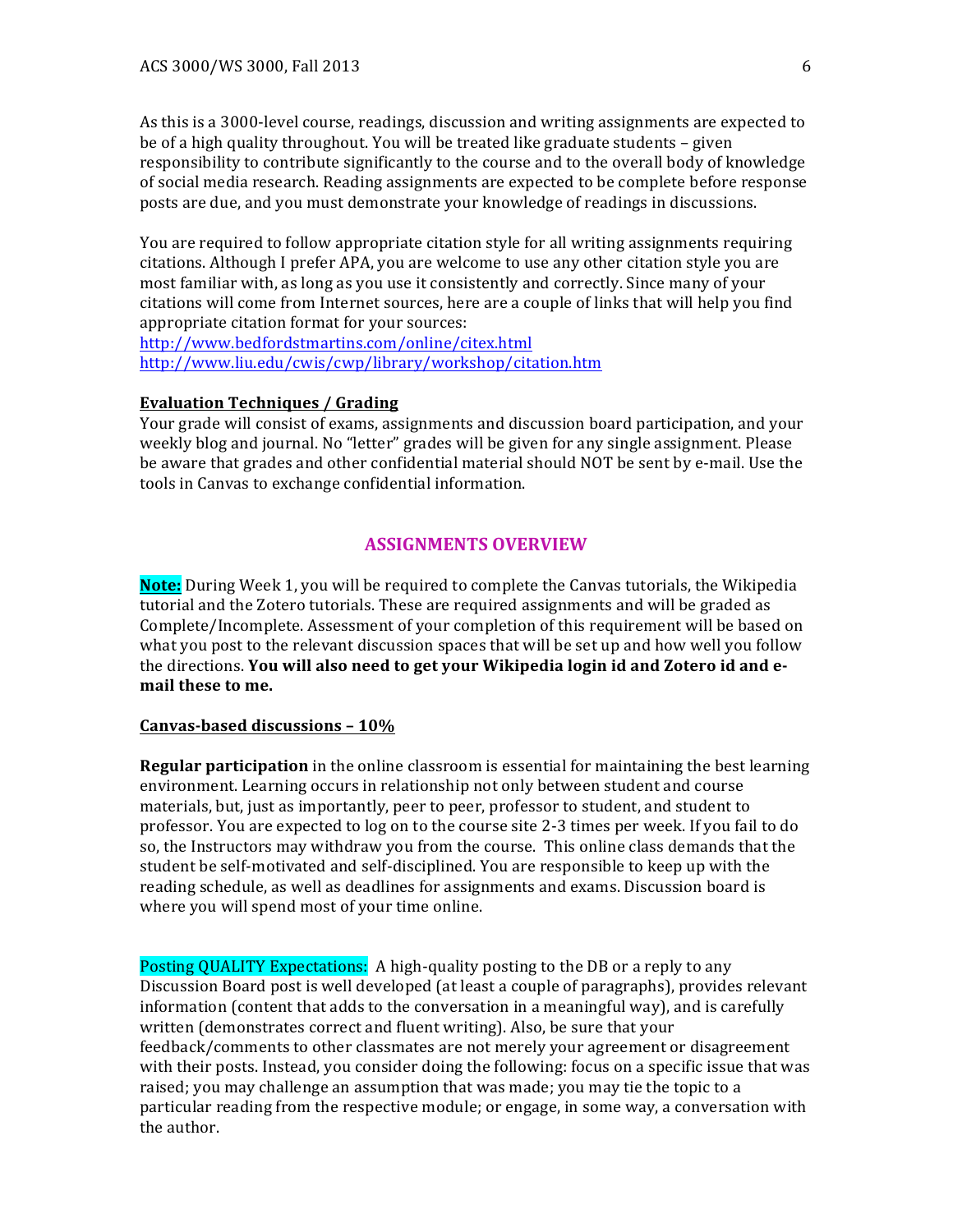Further, roughly each week, the instructor will upload content (e.g., YouTube clips, website links, etc.) into the "Points for Discussion" area. You will be required to watch/read/browse each piece linked to this section and post a reactionary comment for each, responding to the prompts, in no less than 75 words for each individual response. Unless otherwise indicated in that week's prompt, you will follow these guidelines. **Your responses will be due by** midnight on Thursday and the entire response will be worth 10 points.

#### **Zotero-based classwork - 40%**

#### Gender Analysis of Wikipedia content -  $10\%$

#### **Wikipedia Edits - 25%**

Details to be explained in weekly modules – you will have assignments for each week and will be graded based on your reports in the relevant discussion board space and the tracked edits that I will be able to view on wikipedia.

#### **Virtual/Material Artefact Project –15%**

Each week, each student will produce a virtual or material artifact that is their well-thoughtout representation of the theme for that week. The artifact can be a knitted item, spun yarn creation, wood creation, lego creation, manga model based, a drawing, a 3D visual graphic, a short video, machinima, sound clip.... However, the content should adhere to basic considerations of etiquette and social inclusion in the context of a multicultural global social environment. I will expect you to e-mail me your artifact (and when it is a material offline object like a wood carving, lego object or other crafted item – you will sent me pictures of course). You will be graded on how it connects to the issues raised in the reading material and other discussions in class and must be clearly related to issues of Gender and Technology. You will have to provide a clear explanation of what you tried to represent through this artifact in a one page word document that you will send to me through Canvas every Saturday by midnight at Radhika@cyberdiva.org . Further details of this assignment will be explained in our Skype sessions.

The best of the material artefacts from this assignment will be showcased in Exhibits related to Femtechnet projects.

#### **Grading Scale**

F (below 60  $\%$ )

A (90 to 100%) B (80-89%)  $C(70-79%)$  $D(60-69%)$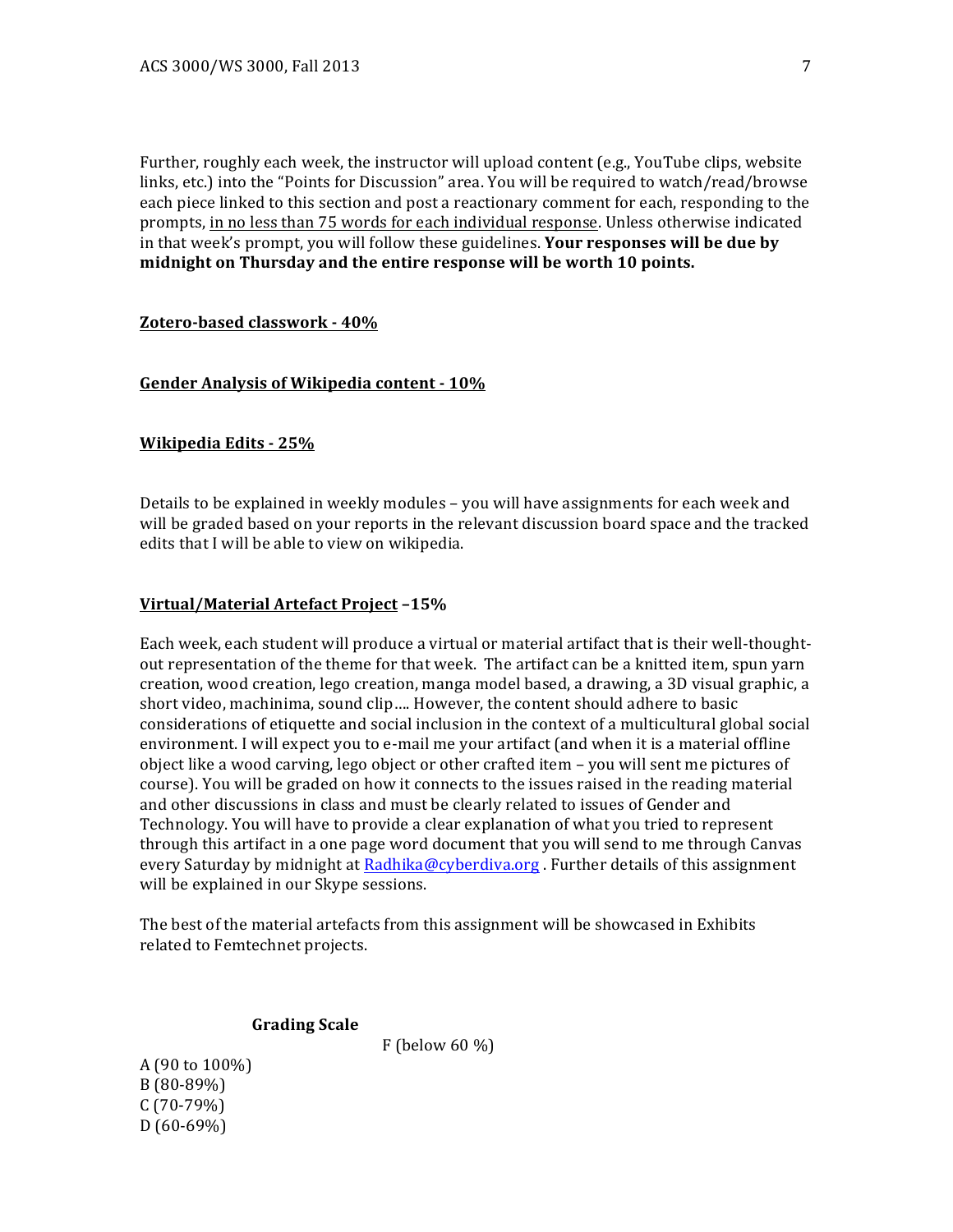## **COURSE POLICIES**

#### **Instructors and Students: Partners in Learning**

This course is designed to foster a genuinely collaborative, dialogic learning environment, where both students and instructors are partners in active learning, and thus become jointly responsible for the process of learning. And in this course, while the instructors have the qualifications and experience to teach and provide graded feedback, students are not merely passive recipients of concepts and information transmitted by the instructors, alone. Their different experiences and interpretations of topics under scrutiny will contribute to a mutually enriching learning experience. Students are therefore "critical co-investigators in dialogue with the teacher" (Paulo Freire). Also, when posting on the DB, don't be embarrassed to give an answer that you may think is "wrong." The instructors will not always have an answer either. This is how we all learn. And while the instructors will be grading and giving you feedback throughout the course, your discussion grades are not affected by "wrong" answers, but by answers that demonstrate lack of reading and preparation of the class study materials.

# **Student Conduct / Discussion Conduct**

Students are expected to display tolerance for others' views on Discussion Board forums and through e-mails. Converse with others the same way you would in a traditional classroom. Comments and language should be respectful and appropriate for a college community. All comments should also follow acceptable grammar and spelling standards.

That is, whenever students speak, they should be considerate of other students' feelings, use appropriate language, and make their points without being combative or confrontational. As well, students should not use discriminatory language regarding their fellow students' gender, sexual orientation, race, color, religion, national origin, age, or anything else. The use of discriminatory language will not be predicated on the presence or absence of a person belonging to a group outside the 'norm'. In other words, if what you say could hurt another's feelings (whether they can hear you or not), do not say it. Students should listen to one another, ask questions, and explain their disagreements without attacking others.

As you can see, your Zotero contribution grade (based in readings and discussion of them) and Canvas participation grades together form more than  $50\%$  of your final grade. You must participate thoughtfully in the online discussion forums if you wish to pass. Meaningful participation means that you are submitting well-thought-out responses to questions or are asking questions in the forums that show you are grappling with the material at hand. Please do not simply respond to a fellow student's post with "I agree" and nothing more  $$ discussion responses should be just that, a "discussion."

#### **(Dis)abilities Statement**

If you have a documented disability, which might require modifications in a particular assignment, please contact me at least a week prior to the assignment's due date to assist you with its realignment. The Disability Services for Students Office is to help provide equal access and reasonable accommodations to students with disabilities attending BGSU. Students wishing to discuss their eligibility for such accommodations are encouraged to contact the office at  $419/372-8495$ .

#### **Late Work**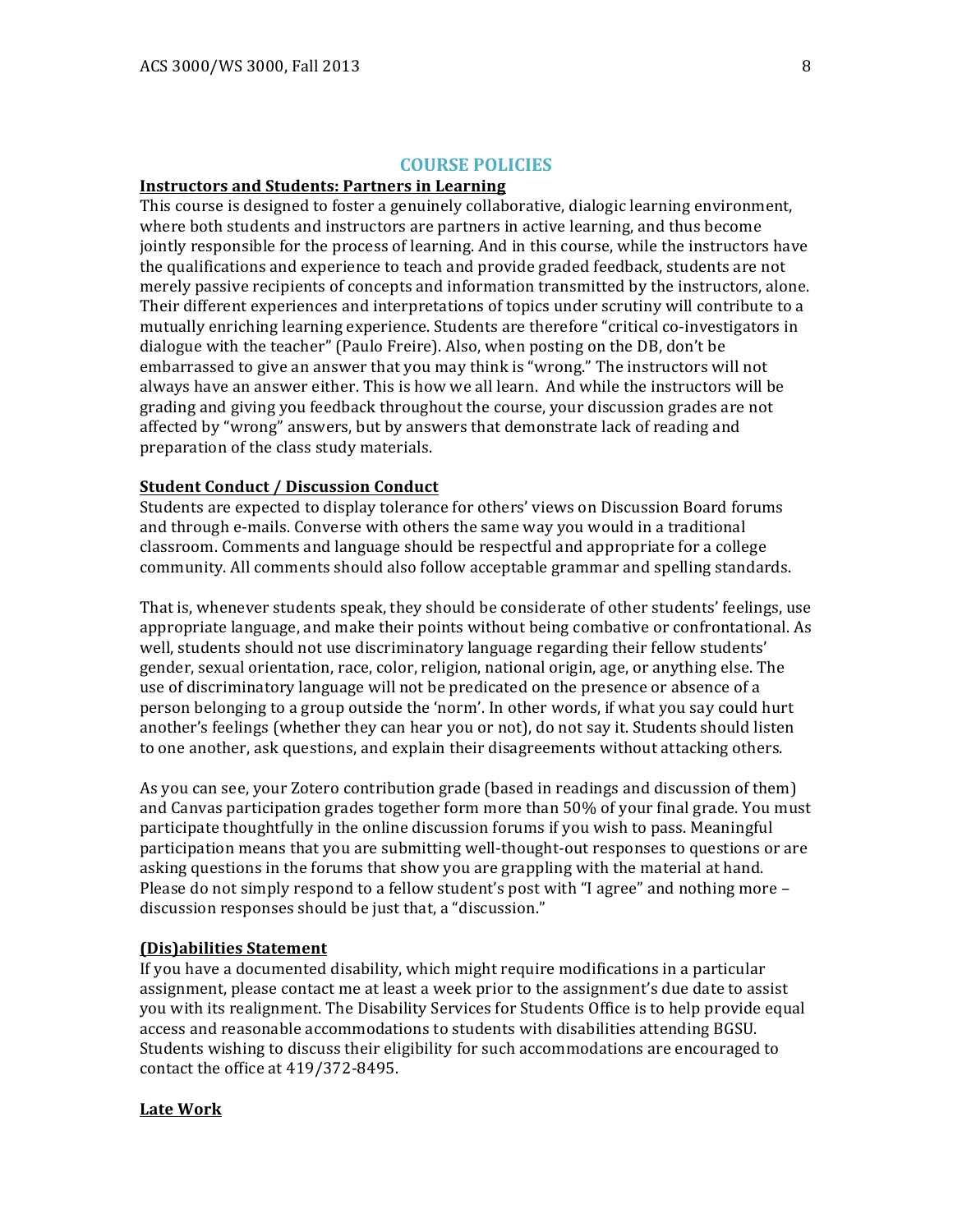I accept late work; however, your grade will be lowered by 10 percent for each calendar day your assignment is late. Late assignments will be returned at my convenience (i.e. they will be returned later than the grades for those who completed work on time). The assignment is considered late even if it is submitted within a few minutes after the deadline. Any work submitted after the 10-day period, will not receive any credit.

# **Academic Honesty**

Each student is expected to uphold the standards of academic honesty. For a complete review of this, please refer to the Codes of Conduct in the BGSU student handbook  $(\text{http://www.bgsu.edu/downloads/sa/file15768.pdf})$ . Any violation of this code (including forgery, plagiarism, cheating, etc.) will be vigorously pursued. The *minimum* penalty is a zero for the violating project; however, it is more likely that such a violation will result in a failure for the course and possible expulsion from the university. If there is a violation, charges will be filed with the administration. The instructors for this course will not tolerate academic dishonesty in any form. All work must be original. If in doubt, please talk to your instructors.

#### **Student Veteran-Friendly Campus**

BGSU educators recognize student veterans' rights when entering and exiting the university system. If you are a student veteran, please let me know if accommodations need to be made for absences due to drilling or being called to active duty.

# **LEARNING SUPPORT SERVICES AND RESOURCES**

#### **Technology Support Center**

The Technology Support Center (TSC) provides a central point of contact for faculty, staff and students for questions, problem reports, service requests and inquiries for University computer systems and communications technologies at BGSU. e-mail: tsc@bgsu.edu Open Mon-Thur: 7:30am-12 midnight, Fri: 7:30am-5pm, Sat-Sun: Closed Phone: (419) 372-0999

## **Student Tech Center**

Students looking for more in-depth assistance with computer technology needed for a class project or tutoring should contact the Student Technology Center or consult their web page at URL http://www.bgsu.edu/studenttech.

e-mail: student-tech@listproc.bgsu.edu Open Mon–Fri: 8am -8pm, Sat-Sun: 1pm-6pm Phone: (419) 372-9277

# **BGSU Learning Commons**

Located on the first floor of Jerome Library, the Learning Commons is a valuable resource which provides students with individual tutoring assistance in writing, reading and study skills, math and stats, and content courses – free of charge. Within the Learning Commons, Writing Support works to create a space where writers feel comfortable discussing and developing their ideas and communication skills. Writing consultants work with writers collaboratively, rather than serving as a proofreading or editing service. Because the Commons will be very busy, you should call ahead to make an appointment well in advance of when you would like to meet with a writing consultant: 419-372-2823. You may also submit your writing to an online writing consultant by following this link: http://www.bgsu.edu/offices/writingctr/page76151.html